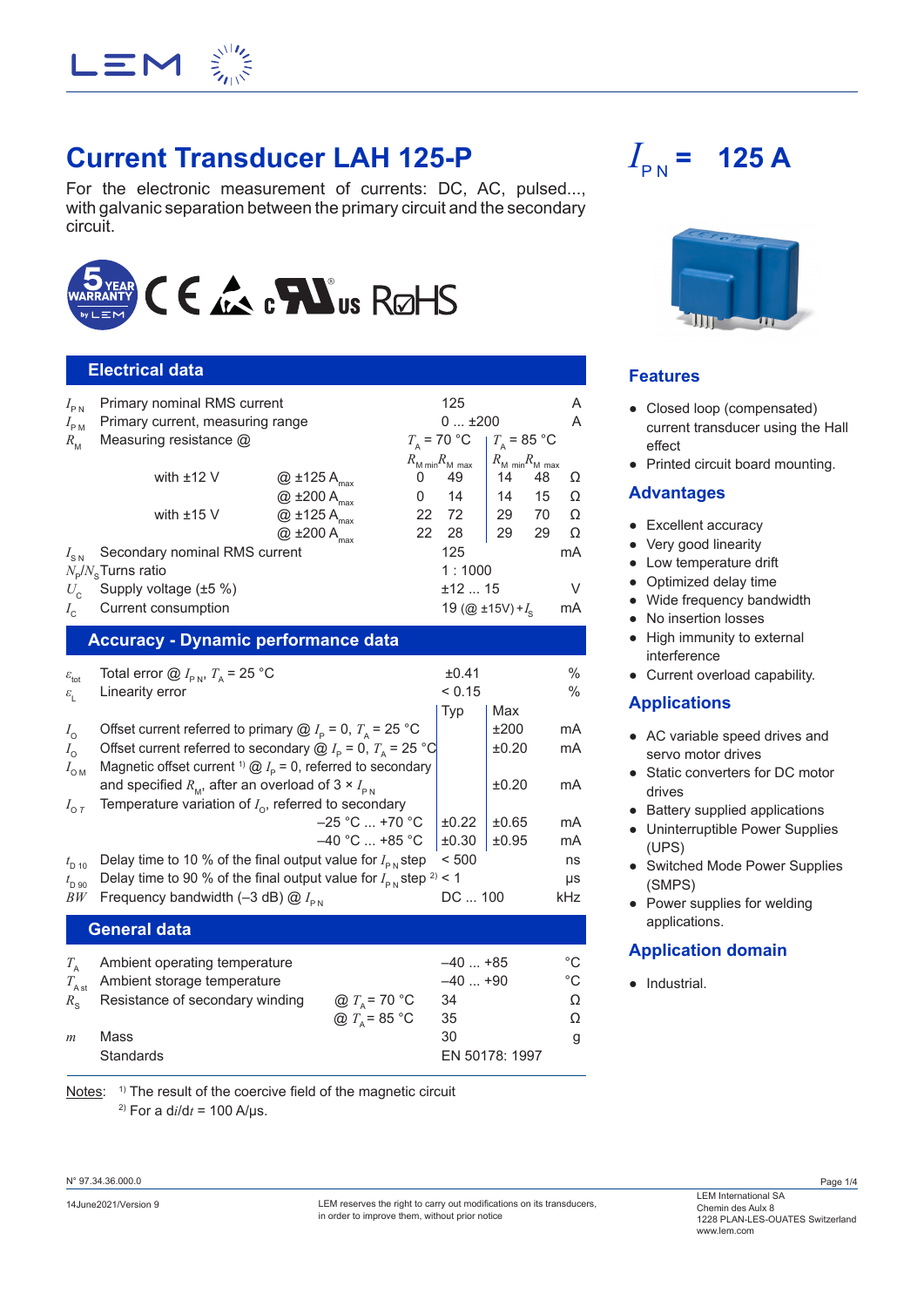

# **Current Transducer LAH 125-P**

|              | Insulation coordination                          |       |    |
|--------------|--------------------------------------------------|-------|----|
| U.           | RMS voltage for AC insulation test, 50 Hz, 1 min | 5     | kV |
| $U_{\rm Ni}$ | Impulse withstand voltage 1.2/50 µs              | 12    | kV |
| $U_{\rm e}$  | Partial discharge extinction RMS voltage @ 10 pC | > 2   | kV |
|              |                                                  | Min   |    |
| $d_{\rm cp}$ | Creepage distance <sup>1)</sup>                  | 14.25 | mm |
| $d_{\rm cl}$ | Clearance $1$                                    | 14.25 | mm |
| <i>CTI</i>   | Comparative tracking index (group IIIa)          | 175   |    |

Note: <sup>1)</sup> On PCB with soldering pattern UTEC93-703.

## **Applications examples**

**According to EN 50178 and IEC 61010-1 standards** and following conditions:

- Over voltage category OV 3
- Pollution degree PD2
- Non-uniform field.

|                                                     | <b>EN 50178</b>          | <b>IEC 61010-1</b> |  |
|-----------------------------------------------------|--------------------------|--------------------|--|
| $d_{\text{cp}}$ , $d_{\text{cl}}$ , $U_{\text{Ni}}$ | Rated insulation voltage | Nominal voltage    |  |
| <b>Basic insulation</b>                             | 1250 V                   | 1000V              |  |
| Reinforced insulation                               | 630 V                    | 600 V              |  |

# **Safety**

This transducer must be used in limited-energy secondary circuits according to IEC 61010-1.



This transducer must be used in electric/electronic equipment with respect to applicable standards and safety requirements in accordance with the manufacturer's operating instructions.



Caution, risk of electrical shock

When operating the transducer, certain parts of the module can carry hazardous voltage (eg. primary busbar, power supply). Ignoring this warning can lead to injury and/or cause serious damage.

This transducer is a build-in device, whose conducting parts must be inaccessible after installation. A protective housing or additional shield could be used. Main supply must be able to be disconnected.

N° 97.34.36.000.0

Page 2/4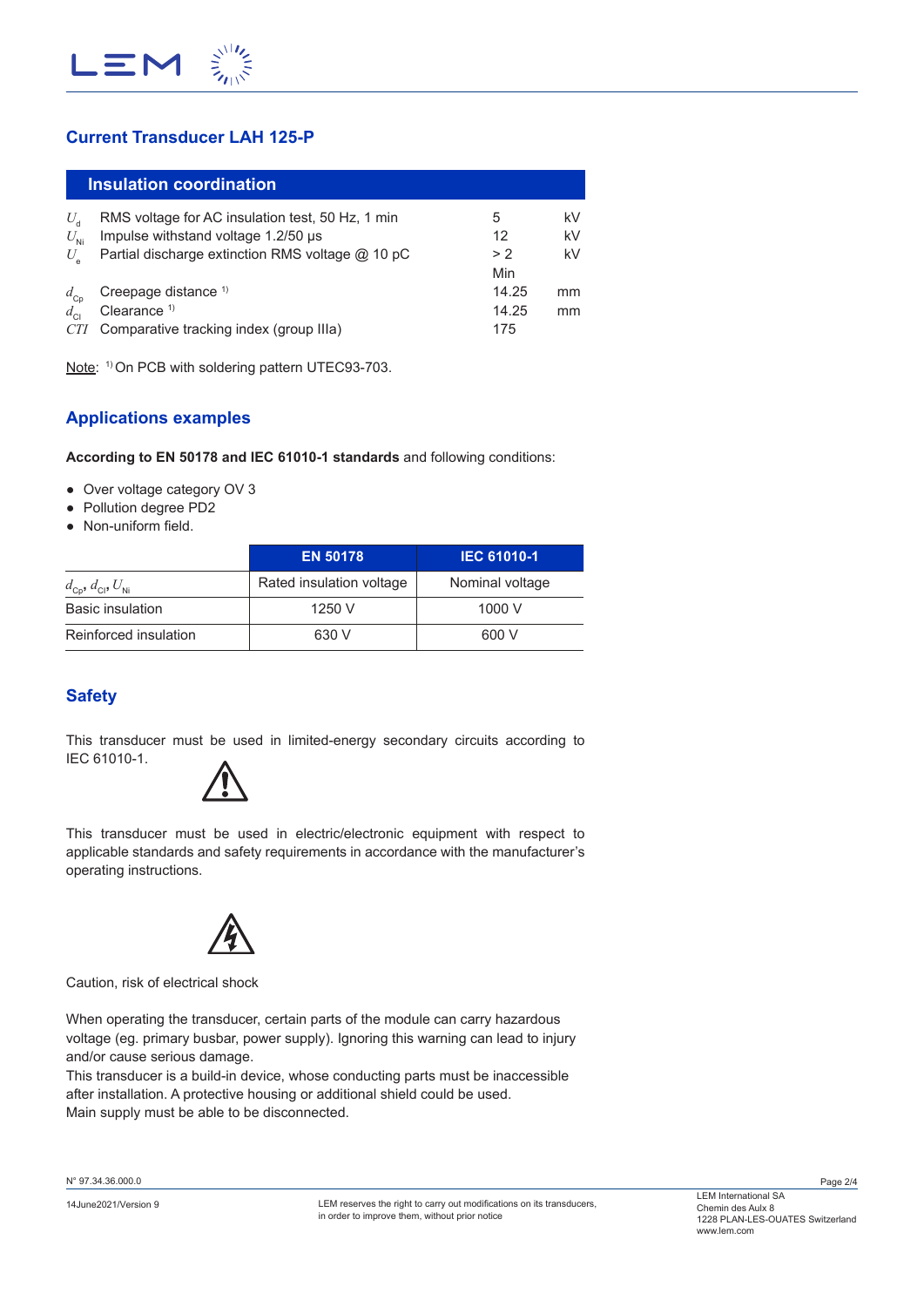

## **UL 508: Rating and assumptions of certification**

File # E189713 Vol:2 Sec:1

#### **Standards**

USR indicated investigation to the Standard for Industrial Control Equipment UL 508, Seventeenth Edition.

CNR indicated investigation to the Canadian Standard for Industrial Control Equipment CSA C22.2 No. 14-10, Eleventh Edition.

#### **Ratings**

| <b>Parameter</b>                | <b>Unit</b> | <b>Standard Value</b> | <b>Derating Value</b> |
|---------------------------------|-------------|-----------------------|-----------------------|
| Primary involved potential      | V AC/DC     | 600                   | 600                   |
| Primary current                 | A AC/DC     | 125                   | 86                    |
| Secondary supply voltage        | V DC        | $0$ ±15 V             | $0$ ±13.5 V           |
| Output signal                   | mA          | 0125                  | 086                   |
| Max surrounding air temperature | °C          | 85                    | 95                    |

#### **Use**

For use only in complete equipment where the acceptability of the combination is determined by Underwriters Laboratories Inc.

#### **Conditions of acceptability**

When installed in the end-use equipment, consideration shall be given to the following:

- 1. These devices must be mounted in a suitable end-use enclosure.
- 2. The terminals have not been evaluated for field wiring.

3. The LAH Series is intended to be mounted on the printed wiring board of the end-use equipment(with a minimum CTI of 100).

4. The LAH Series shall be used in a pollution degree 2 environment.

5. LAH Series shall be mounted on the load side of line filters.

6. Low voltage circuits are intended to be powered by a circuit derived from an isolating source (such as a transformer, optical isolator, , limiting impedance or electro-mechanical relay) and having no direct connection back to the primary circuit (other than through the grounding means).

7. LAH Series: Based on results of temperature tests, in the end use application, a maximum of 100°C cannot be exceeded at soldering point between primary coil pin and soldering point or on the primary bus bar (corrected to the appropriate evaluated max. surrounding air).

#### **Marking**

Only those products bearing the UL or UR mark should be considered to be listed or recognized and covered under UL's Followup services. Always look for the mark on the product.

Page 3/4